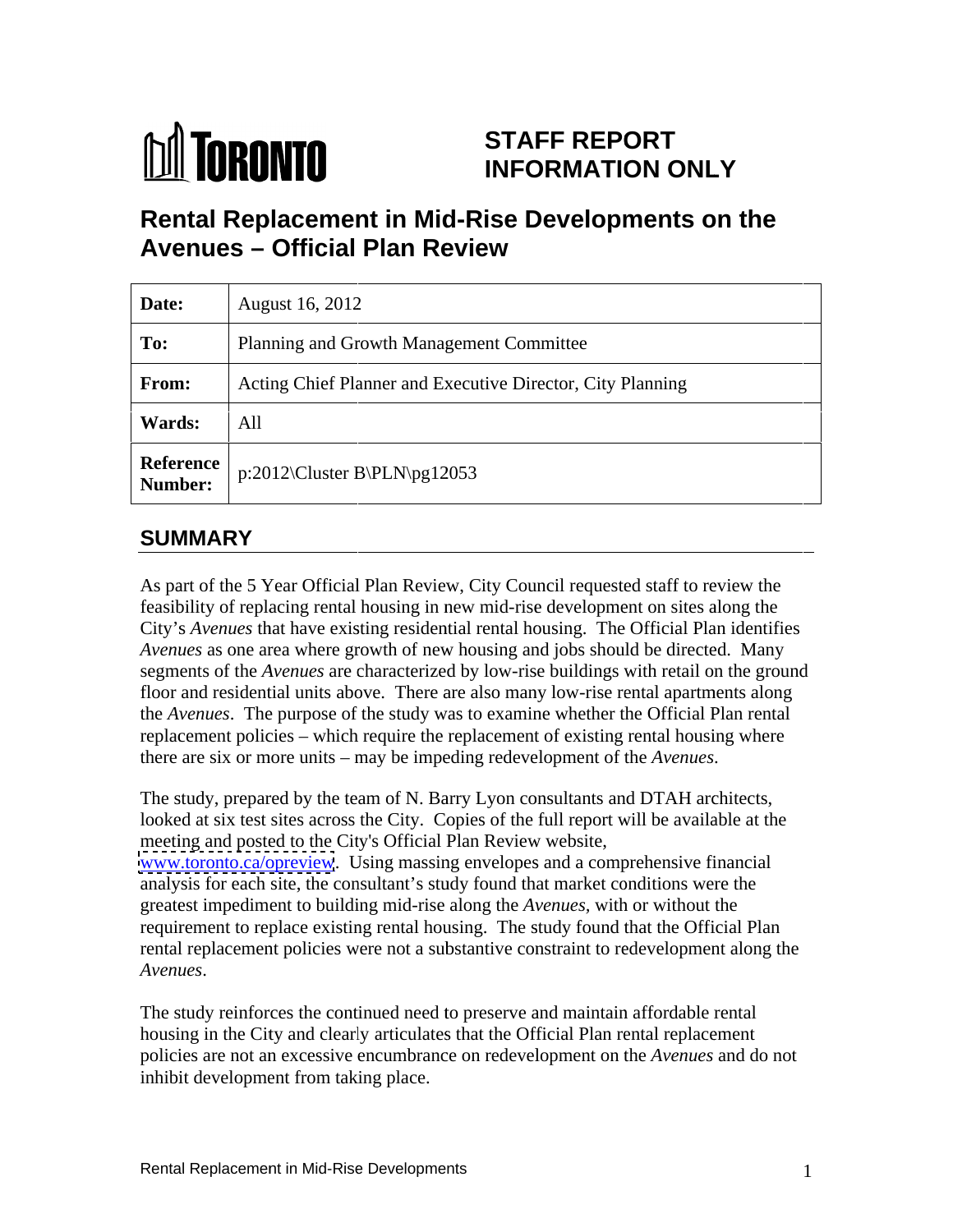#### **Financial Impact**

This report has no financial impact.

# **DECISION HISTORY**

The *Avenues* and Mid-rise Buildings Study and Action Plan was approved by City Council in July 2010. At that time, Council directed the Chief Planner and Executive Director to incorporate in the 5 Year Official Plan Review an analysis of the housing policies of Section 3.2.1 of the Official Plan and the thresholds for demolition and conversion of rental housing units.<br>City Council's decision can be found here:

[\(http://app.toronto.ca/tmmis/viewAgendaItemHistory.do?item=2010.PG39.9](http://app.toronto.ca/tmmis/viewAgendaItemHistory.do?item=2010.PG39.9))

# **ISSUE BACKGROUND**

#### **Official Plan Housing Policies**

Section 3.2.1 of the City's Official Plan housing policies explicitly recognizes the demand for rental housing, particularly affordable rental housing, and the need to protect and conserve existing rental housing units. Specifically, policy 3.2.1.6 states:

"New development that would have the effect of removing all or a part of a private building or related group of buildings, and would result in the loss of six or more rental housing units will not be approved unless:

- a) all of the rental housing units have rents that exceed mid-range rents at the time of application, or
- b) in cases where planning approvals other than site plan are sought, the following are secured:
	- i) at least the same number, size and type of rental housing units are replaced and maintained with rents similar to those in effect at the time the redevelopment application is made;
	- ii) for a period of at least 10 years, rents for replacement units will be the rent at first occupancy increased annually by not more than the Provincial Rent Increase Guideline or a similar guideline as Council may approve from time to time; and
	- iii) an acceptable tenant relocation and assistance plan addressing the right to return to occupy one of the replacement units at similar rents, the provision of alternative accommodation at similar rents, and other assistance to lessen hardship, or
- c) in Council's opinion, the supply and availability of rental housing in the City has returned to a healthy state and is able to meet the housing requirements of current and future residents."

There has been relatively little rental housing construction in recent years, with new rental housing investment generally limited to projects that receive government funding. Further, the City's vacancy rate currently sits at 1.4%, a level that is considered to be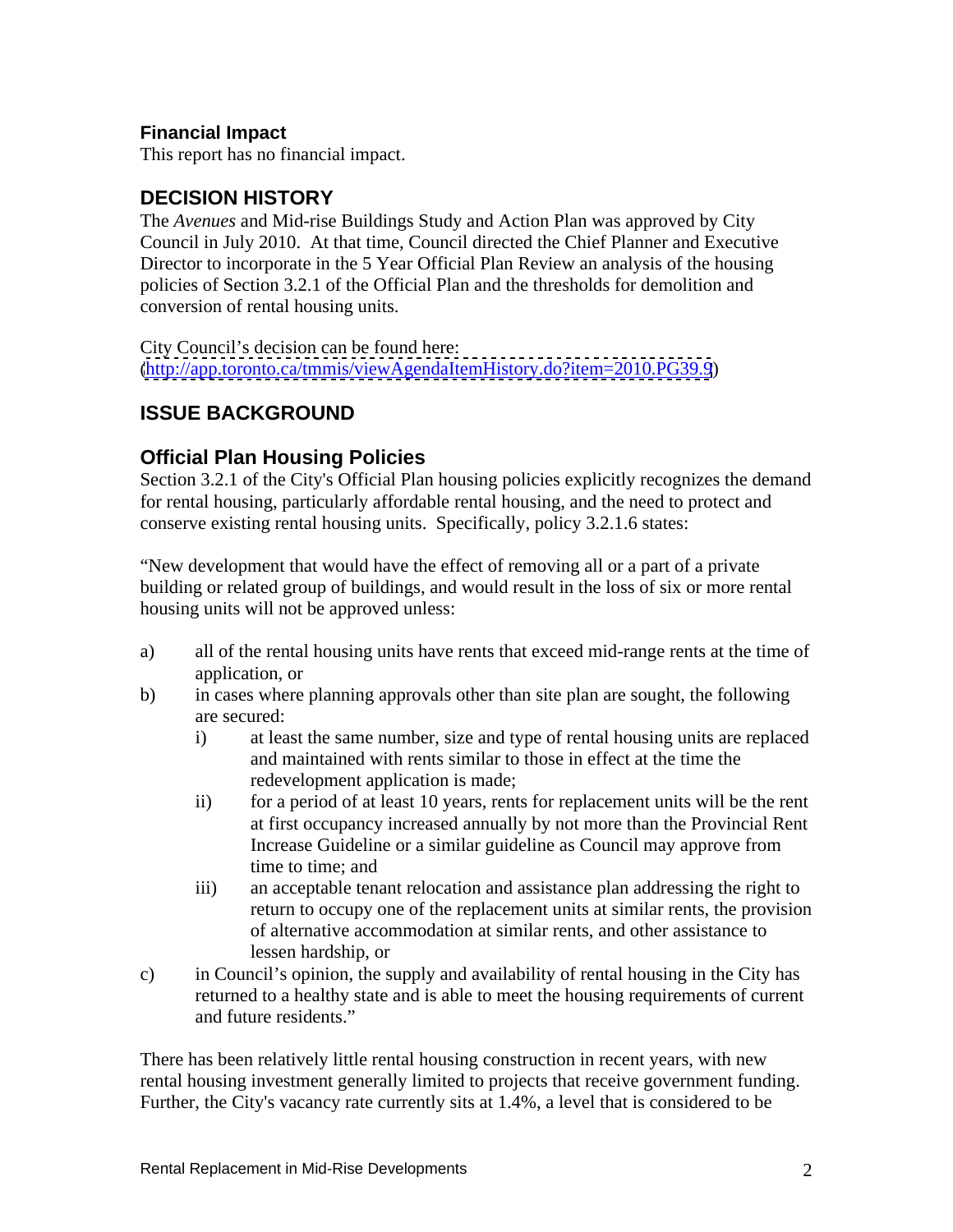below a healthy rate. These factors, combined with continued population growth and demand for rental housing, have led to a continued constriction of the rental market. As such, the replacement of rental housing continues to be a pressing policy matter across the City.

#### **Growth Along the Avenues**

Section 2.2.3 of the Official Plan identifies the *Avenues* as a central part of the City's growth management strategy in the Official Plan, in conjunction with the *Centres*, *Employment Districts* and the *Downtown and Central Waterfront*. *Avenues* represent segments of main commercial streets that can accommodate new housing and jobs while improving the public realm. Avenues serve as social and commercial centres and are intimately linked to the identity and vitality of the neighbourhoods that surround them. The *Avenues* also include a range of housing options for residents, including affordable and mid-range rental housing. The *Avenues* and Mid-rise Buildings Study put forward a framework to guide growth along the *Avenues* with a mid-rise typology. Mid-rise buildings are defined in relation to the adjacent street or Avenue and can rise no taller than the street right-of-way width, which is generally between 4 and 11 storeys. Development on the *Avenues* has generally been concentrated closer to the downtown

core and along major subway lines. From January 2007 to December 2011, City Planning received proposals for over 35,000 units along the Avenues, equalling about 23% of development proposals for the City during that time. While this demonstrates a trend for continued growth along the *Avenues*, development further out from the downtown and subway lines has traditionally faced greater challenges from both demand and supply sides of the equation. In particular, constraints due to fragmented ownership, costs of assembling land with operating retail on site, and the uncertainty and timing of land assembly have made development along some areas of the *Avenues* more complex. The costs of replacing existing rental housing on these sites can be a further encumbrance.

## **COMMENTS**

#### **Test Sites for Rental Replacement in Mid-rise Development**

The study looked at six test sites to examine the impact of rental housing replacement on the feasibility of building mid-rise developments. The sites were chosen to represent a cross-section of existing built form typologies with rental housing on the *Avenues* across the City. The sites studied were:

- 2501 Eglinton Avenue West (at Keele St)
- 3453-3515 Bathurst Street (south of Wilson Ave)
- 2357-2369 Eglinton Avenue East (at Kennedy Rd)
- 1484-1492 Dundas Street West (at Dufferin St)
- 2988-2994 Keele Street (north of Wilson Ave)
- 3253-3257 Bathurst Street (south of Lawrence Ave W)

The sites at 2501 Eglinton Avenue West, 2988 Keele Street and 3253 Bathust Street are all typical purpose-built walk-up apartment buildings with between 22 to 24 rental units.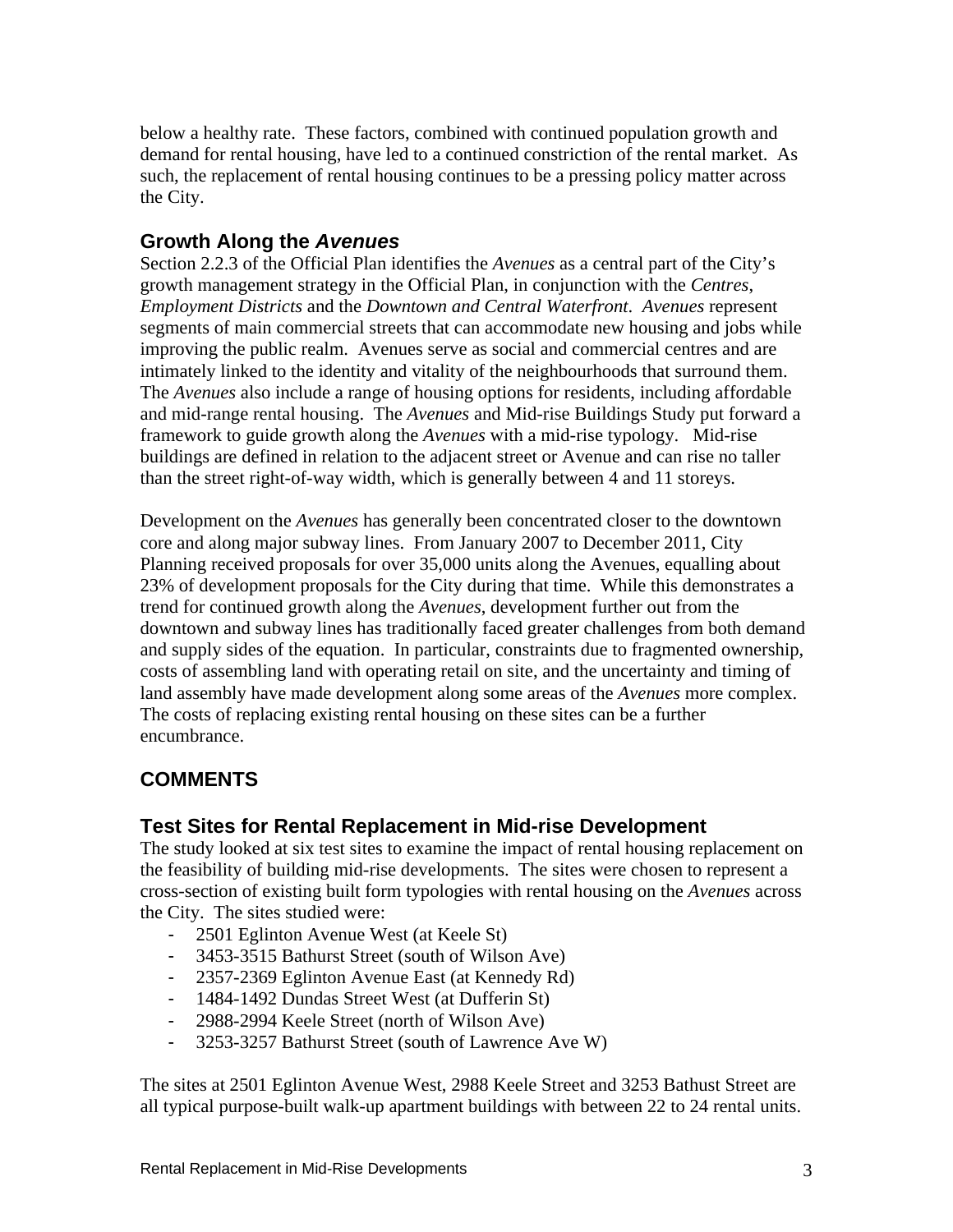3453 Bathurst Street and 2357 Eglinton Avenue East are both traditional retail plazas with parking in front and residential rental housing above. These sites have between 14 to 23 rental units on them plus existing retail. The site at 1484 Dundas Street West is a smaller site with street level retail, no parking and 10 residential rental units above.

Typical of many of these types of properties along the City's *Avenues*, the majority of rents were generally assumed to fall within the affordable range for the City, with a handful at mid*-*range levels. Affordable rents are those that are at or below average market rent for the City of Toronto, as reported annually by Canada Mortgage and Housing Corporation. Mid-range rents exceed average rents but are below one and one half times average market rent.

#### **Report Findings**

The City of Toronto and surrounding region has experienced significant growth of the condominium apartment market in the past decade. This demand is expected to continue and is supported by land use policies that prioritize the efficient use of existing planned and serviced areas. Approximately 88,000 condominium units have been sold in the City of Toronto between 2006 and 2011. Of this total, smaller mid-rise housing developments are a growing segment of the housing market. In the spring of 2012, 87 of the 298 residential developments that were being marketed to the public were mid-rise projects of between 3-11 storeys and out of the 87 developments, 29 were located along the *Avenues* and 18 are located in the *Downtown and Central Waterfront*.

The study highlights the opportunities and challenges of developing along the Avenues. However, the study clearly demonstrates that the cost of replacing the existing rental housing is far from acting as the tipping point against redevelopment. Rather, the costs and complexities of mid-rise development on the *Avenues* are generally greater barriers to redevelopment.

Some of the specific findings of the study include:

- The viability of redeveloping existing properties is heavily tied to market conditions and, specifically, achieving necessary pricing for residential condominium units. Feasibility of redevelopment is driven by, among other matters, accessibility to mass-transit, parks, shops, amenities and overall aesthetic qualities of the neighbourhood.
- Many portions of the *Avenues* do not yet have the market conditions to achieve necessary pricing required to promote redevelopment.
- In many cases, the value from existing retail and rental revenue exceeded the value of redeveloping the property in today's market.
- With time, many sites that are not feasible to redevelop today are projected to become feasible as projects will be able to command higher prices for condominium units as the market grows.
- In general, where higher pricing is achievable, requirements for rental replacement do not pose a significant constraint to redevelopment.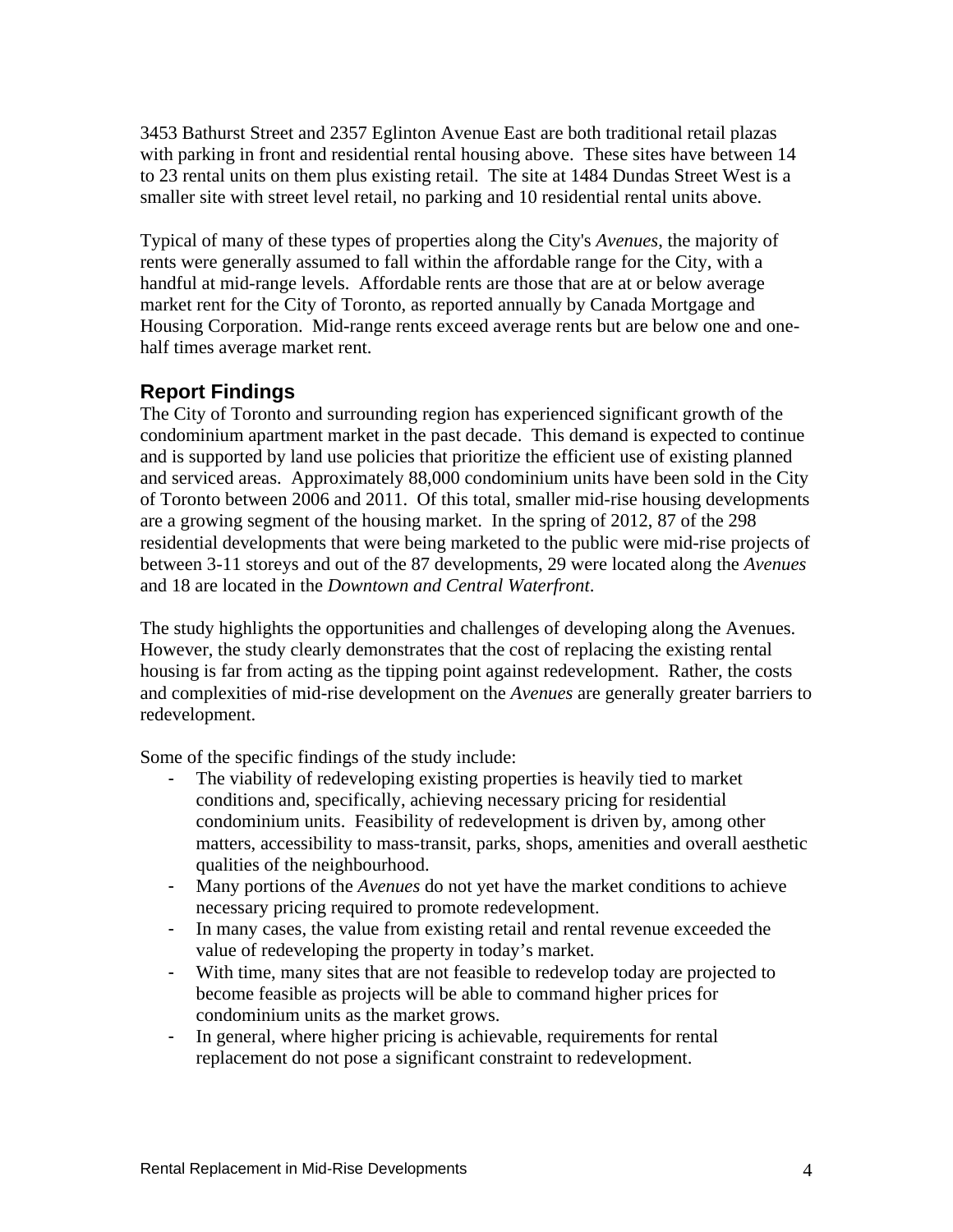- The significant influence of market conditions, along with the rapidly gentrifying character of many *Avenue* segments, indicated that amendments to the existing rental housing replacement policies are unwarranted and unnecessary at this time.

## **Continued Need for Affordable Rental Housing**

Current research shows a growing trend towards the spatial concentration of income within the City of Toronto, with a greater separation of wealthy neighbourhoods from lower income neighbourhoods, and less moderate-income and mixed-income neighbourhoods overall throughout the City. Historically, the distribution of rental housing throughout the City of Toronto has contributed to achieving mixed tenure and income neighbourhoods. The scarcity of new purpose-built rental housing in the City and the pressure to redevelop existing stock has strained the existing rental stock. Condominium rentals, while being one of the few forms of new rental housing, generally are unaffordable to many renters and provide markedly smaller sized accommodation.

David Hulchanski's research on *The Three Cities Within Toronto: Income Polarization Among Toronto's Neighbourhoods 1970-2005* found that "(r)enters are found in most areas of the city, but are particularly prevalent in City #3 (lower income), where they account for almost half of all households. Renter households spend much more of their income on housing than owners do. In City #3, for example, 47% of renters and 32% of owners spent more than 30% of household income on housing in 2006. In City #1('wealthier city'), the gap is even wider, with 41% of renters and 21% of owners spending more than 30% of household income on housing. City #2 (middle income) is between these two, close to the citywide average". Further, Hulchanski's research shows that the percentage of renters in the City #1 has declined significantly from 1970 to 2005, whereas the percentage of renters in Cities #2 and #3 has stayed relatively constant over the years.

The consultant's report cautions that "as the current vacancy for purpose-built rentals in Toronto sits at 1.4% and housing prices are increasing more rapidly relative to income, a solution that would decrease affordable housing stock to induce the development of private market housing may pose considerable challenges from a policy perspective".

Planning for appropriate development along the *Avenues* does not need to occur at the expense of the City's valuable resource of affordable rental housing. The study demonstrates that both these goals can be successfully achieved where the local market is primed to support redevelopment. The study demonstrates that Toronto's housing market is highly dynamic and is expected to continue to grow. The pace of change and growth in many areas of the City suggests that intervention is unnecessary in cases where the local market is not yet primed for development as it is likely that, with time, increased demand and higher pricing for new units will make redevelopment of Avenue sites containing existing rental units feasible.